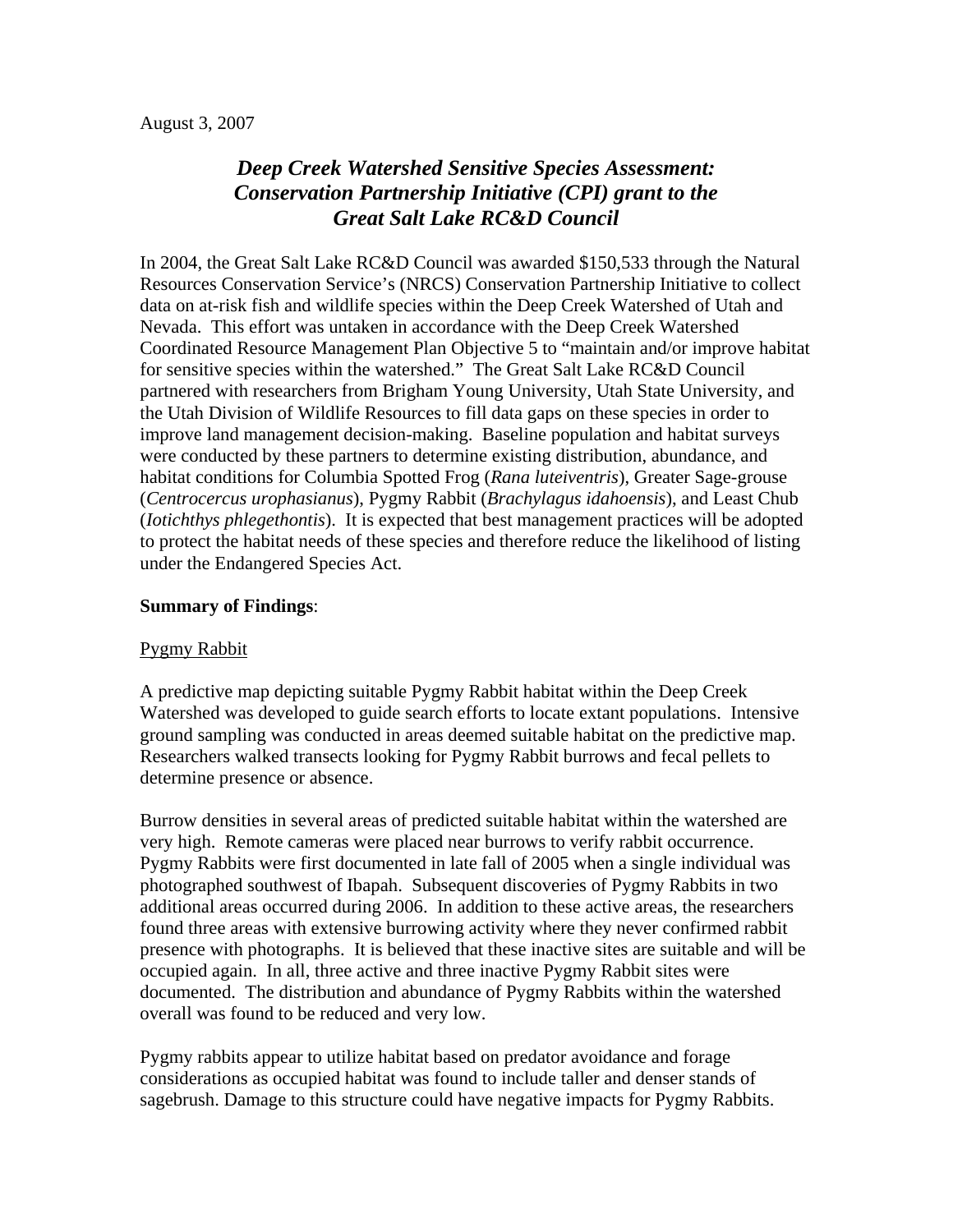Because Pygmy Rabbits rely on sagebrush for cover and food, this shrub is critical to their preservation. Sagebrush within the watershed—and hence Pygmy Rabbits—are threatened by the increase in greasewood, pinyon-juniper encroachment, and increased fire cycles due to cheatgrass.

#### Columbia Spotted Frog

The Ibapah Valley contains a large population of Spotted Frogs found throughout the valley. Two monitoring sites were established in 1997 to represent different habitat types in the valley. The south monitoring site is typified by natural spring sources while the north monitoring site is pastureland that is artificially flooded. Both have reflected changes in the spotted frog population over the past eight years. In order to better understand the distribution of spotted frogs in the Ibapah Valley, a sweep survey was conducted throughout the valley during April 2005.

Sweep surveys were conducted by traversing the perimeter of ponds and other wetlands while looking for amphibians and egg masses. If frogs, tadpoles, or egg masses were observed, their locations were recorded using a handheld GPS unit. Sweep surveys are generally conducted in areas surrounding or connected to currently occupied sites, as well as areas that were historically occupied by the Spotted Frog. A total of 39 egg mass deposition sites were located, which contained a total of 422 egg masses.

During the sweep survey, a healthy population of Spotted Frog was located approximately two kilometers north of the north monitoring site. Spotted Frog habitat in this location is adjacent to and receives perennial flow from Deep Creek. This site would likely provide a more accurate indicator of the health of the Spotted Frog population in the northern portion of the Ibapah Valley than that provided by the current north monitoring site. Efforts will be made to establish this new location as a monitoring site.

#### Least Chub

Surveys for least chub were conducted using minnow traps set in areas of potentially suitable habitat. No least chub were captured and consultation with long-time residents and past biologists has raised some doubt that least chub ever occupied the Ibapah Valley. The Least Chub Conservation Team has discussed the possibility of establishing a population of Least Chub in the Ibapah Valley, however, with no evidence of the species ever occupying the area it is recommended that efforts to establish a population be abandoned.

#### Greater Sage-grouse

Researchers radio-collared and monitored a total of 49 Greater Sage-grouse between March 2005 and February 2007. Two distinct Sage-grouse populations, the Sheeprock and the Deep Creek Watershed populations, were documented occupying the West Desert of Tooele and Juab counties. The two populations are geographically separated by the Great Salt Lake Desert. Radio-collared birds were tracked to describe seasonal habitat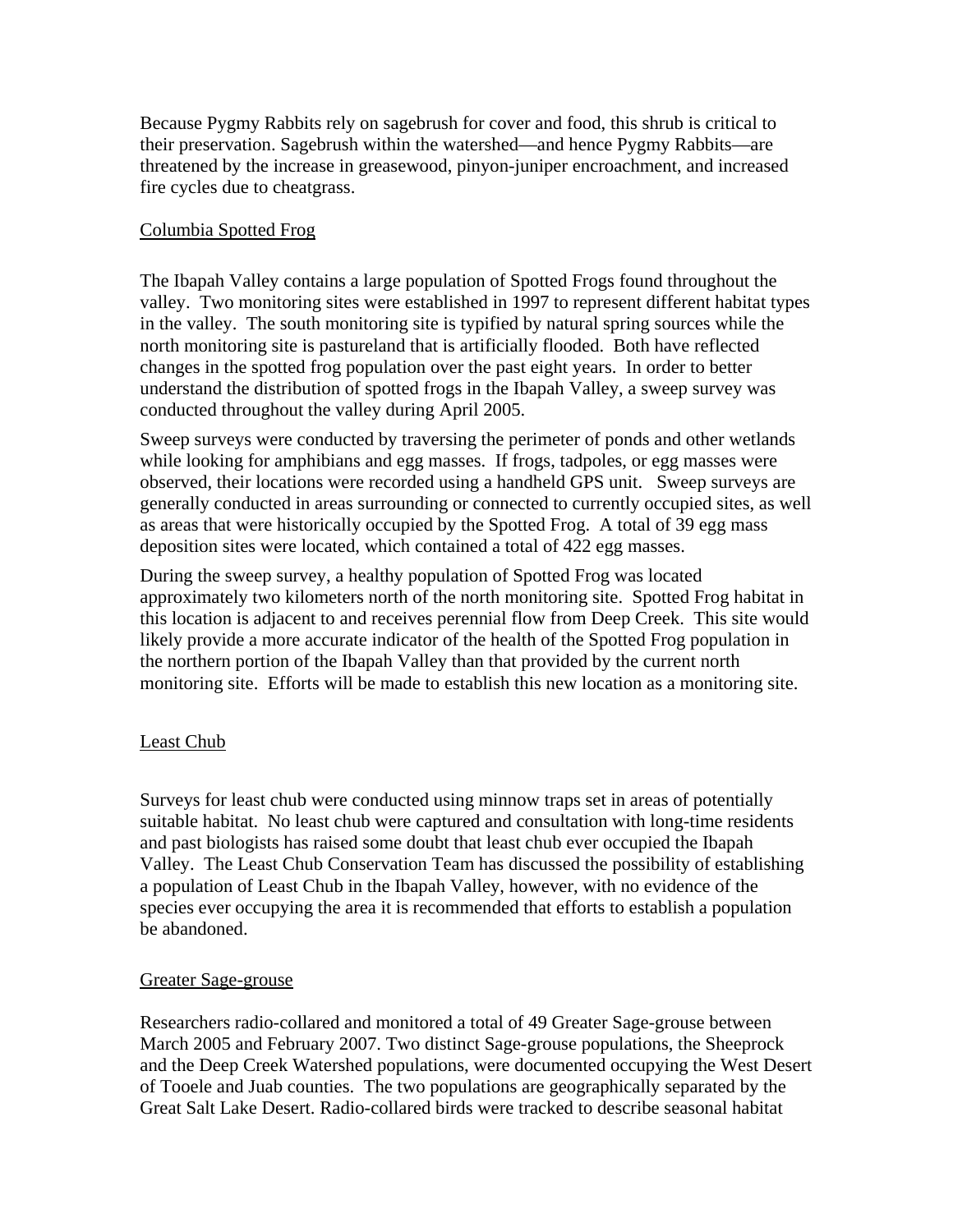use patterns and relationships to vegetation, lekking areas, reproductive chronology, productivity, and population dynamics, and to provide a better estimate of the populations.

Researchers identified 6 new leks, and confirmed that 2 historic leks, previously thought inactive, were being used. Personnel counted 283 strutting males in 2006 and estimated the 2 populations together consisted of 1,132 individuals. Experts contribute this historic high to counting leks during peak male attendance and finding new strutting areas. Most female grouse in both populations were found nesting within 3.2 km of a lek. The Deep Creek Watershed population is a non-migratory population, and most grouse activity is near leks. The Sheeprock Watershed population is a 1-stage migratory population where birds use the mountains for breeding, nesting, and brood-rearing and then migrate to lower elevations during winter.

Nesting success was higher in 2005 than 2006. Brood success was similar for the two years. The ratios of chicks per successful brood were higher in 2005 than 2006, for both sites. Ants (Formicidae) were the most abundant arthropod available to Sage-grouse within the Sheeprock Watershed. Researchers attribute these differences to precipitation. The spring of 2005 had twice the 30-year average spring precipitation, coming after a 5 year drought. However, there were no differences in vegetation at brood and random sites between years for either population. Chick recruitment in both populations was lower than reported in the literature. Sage-grouse survival rates for the Sheeprock and Deep Creek Watershed populations are lower and higher, respectively, than most published reports. Sage-grouse conservation strategies in both areas should emphasize enhancing existing brood-rearing habitat and protecting critical seasonal winter habitat.

#### **General Recommendations and Best Management Practices**:

The research conducted under this CPI grant has improved our understanding of how these four sensitive species use the Deep Creek Watershed. This data will now be used to protect these species and their habitats. Some general recommendations are presented below. NRCS personnel will continue to work with cooperators in the watershed to identify specific areas to be protected, restored, or enhanced. It is recommended that habitat projects be coordinated with Utah Partners for Conservation and Development in the Central Region.

### Greater Sage-grouse

- Continue annual efforts to locate active lek sites in the watershed and monitor existing leks.
- Where appropriate, conduct mosaic treatments in known brood rearing habitats to enhance edge effects in accordance with NRCS Brush Management (314) practice standard for wildlife in sagebrush ecosystems.
- Seeding prescriptions should encourage a diverse mix of plant species adapted to the site, with a heavy emphasis on forbs.